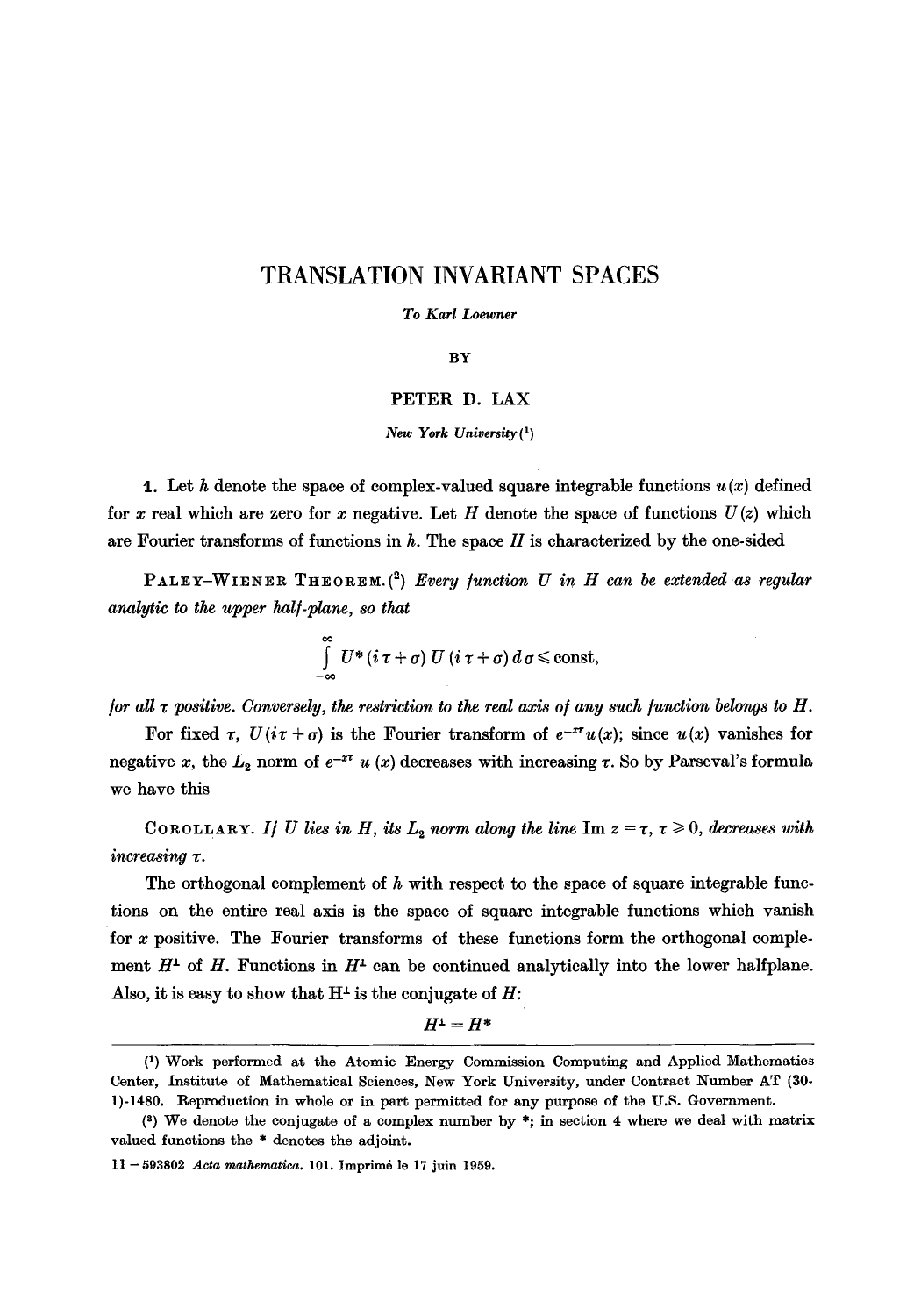We denote by r any subspace of  $h$  which is invariant under right translation. I.e., whenever  $g(x)$  belongs to r, we require that  $g(x - s)$  should belong to r for all positive s. A subspace will be called left translation invariant and denoted by  $l$  if, whenever  $g(x)$ belongs to it, the projection of  $g(x + s)$  into h (i.e., its restriction to the positive axis) also belongs to  $l$  for all positive values of  $s$ .

The closure of translation invariant spaces is translation invariant.

The orthogonal complement with respect to  $h$  of an r-space is an *l*-space, and vice versa.

The Fourier transform of an r-space will be denoted by  $R$ . Such an  $R$ -space can be characterized intrinsically as a subspace of H such that  $e^{isz}R$  is contained in R for all positive s.

In this paper we study R-spaces of *vector.valued* functions, i.e., functions whose values lie in a finite-dimensional Hilbert space  $S$  over the complex numbers. When we wish to make a distinction, we shall denote the  $H$ -space of functions with values lying in  $S$  by  $H_S$ . Our main result is a unique representation for such spaces:

REPRESENTATION THEOREM. *Every closed R-space is of the form*  $FH_T$ *, where*  $F(z)$ *is an operator-valued function of z mapping a Hilbert space T of possibly lower dimension than S into S. F(z) is regular in the upper half-plane,*  $||F(z)|| \le 1$  *there, and for z real F is an isometry. This representation of R is unique, save for a multiplication of F on the right by a constant unitary matrix.* 

In the scalar case, such a representation of the Fourier transform of an r-space spanned by the translates of a single function has been given by Karhunen in [5]. A similar representation theorem for the Fourier transform of an r-space spanned by the translates of a finite number of functions defined on the positive integers has been given by Beurling in [1]. So in the scalar ease my representation theorem is a slight extension of their results.

Beurling and Karhunen use a function-theoretic method, relying on the factorization due to Riesz, Herglotz and Nevanlinna of functions, analytic in the upper half-plane and bounded in a certain integral sense, into an inner and outer factor. The outer factor is the exponential of a Poisson integral of an absolutely continuous measure, the inner factor is the exponential of a Poisson integral with respect to a singular measure times a Blaschke product. My proof employs only Hilbert space methods, specifically the projection of the exponential function into  $r$ . The significance of this projection has already been pointed out by Beurling in [1].

In Section 3 we use the representation theorem to reduce problems of division in the ring of bounded analytic functions to problems in the Boolean algebra of r-spaces. In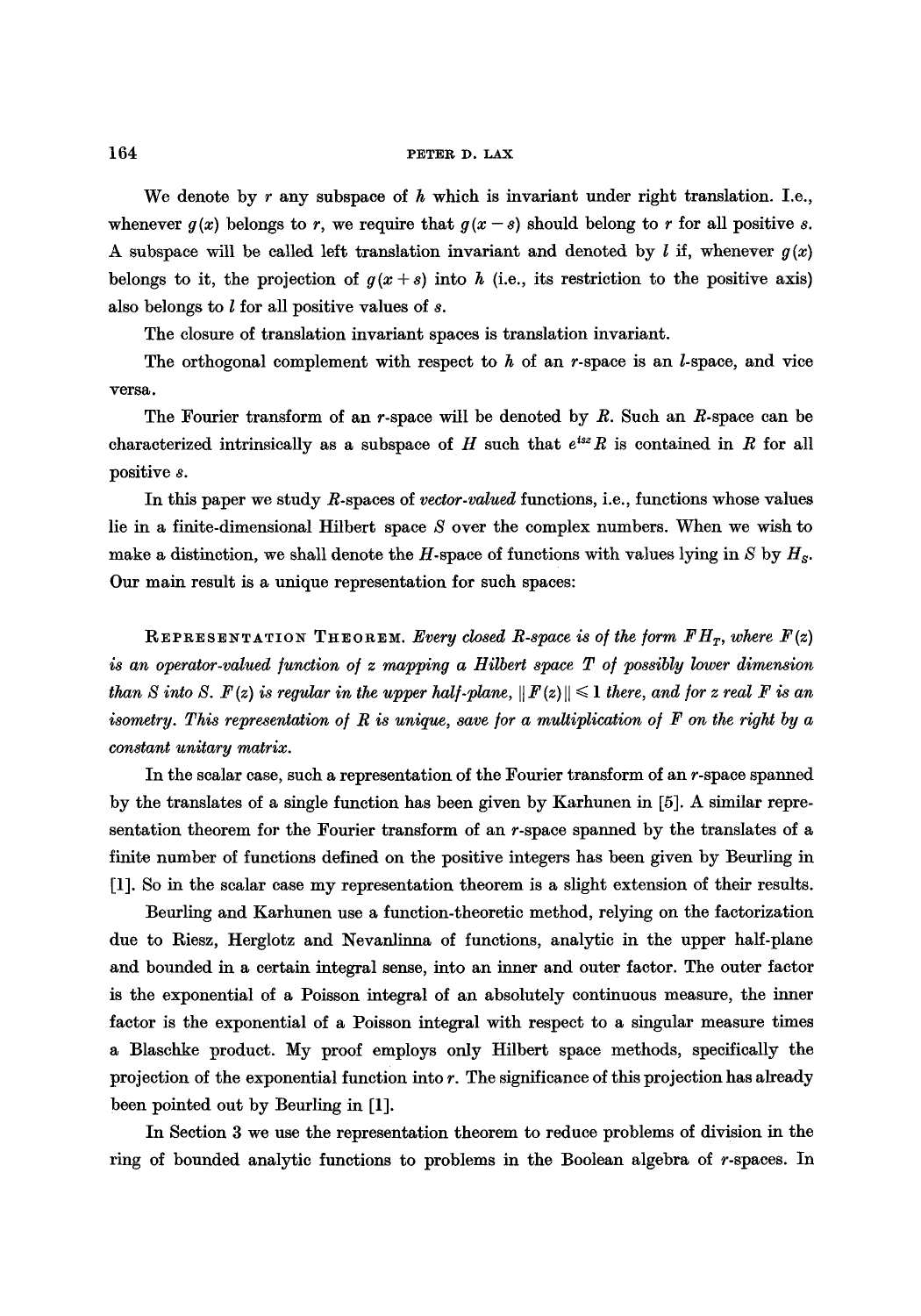particular we are able to factor functions into inner and outer factors. This decomposition is used to give a new proof of the Titchmarsh convolution theorem.

The proof of the representation theorem in the scalar case is given in Section 2, for the vector-valued case in Section 4.

Many problems of analysis are about translation invariant spaces, such as occur in the theory of approximation by exponentials, in Wiener's theory of Tauberian theorems, and in many others. A representation theorem such as the one given here is often useful in such problems, see e.g. [9]. My own interest in the subject came from the study of solutions of partial differential equations in a half-cylinder which, as explained in [8], can be regarded as an /-space of functions whose values lie in an *infinite-dimensional*  space. Whether the theory given in the following pages applies to that situation and just how useful it might be is still to be seen.

**2.1.** In this section we treat the scalar case for which the representation theorem asserts:

SCALAR REPRESENTATION THEOREM. *Every nonempty closed R-space i8 o/the form FH, where F(z) is a regular analytic function in the upper half-plane,*  $|F(z)| \leq 1$ *there. For z real,*  $|F(x)| = 1$ . F *is uniquely determined by R, save for multiplication by a*  $complex\ constant\ of\ modulus\ 1.$ 

Let  $l$  and  $r$  be a pair of closed translation invariant subspaces of  $h$  which are orthogonal complements of each other with respect to  $h$ . Let  $\lambda$  be any complex number in the upper half-plane; the function defined as  $e^{i\lambda x}$  for x positive, zero for x negative, belongs then to  $h$ . Decompose this function into components by orthogonal projection into  $l$  and  $r$ :

$$
e^{i\lambda x} = a_{\lambda}(x) + b_{\lambda}(x), \quad 0 < x,\tag{2.1}
$$

 $a_{\lambda}$  in *l, b<sub>i</sub>* in *r*. Take the complex conjugate of (2.1), multiply both sides by  $b_{\mu}(x - s)$ , where  $\mu$  is any complex number in the upper half-plane and s is non-negative, and integrate with respect to x from 0 to  $\infty$ :

$$
\int_{0}^{\infty} b_{\mu} (x-s) e^{-i\lambda^{*}x} dx = \int_{0}^{\infty} b_{\mu} (x-s) a_{\lambda}^{*} (x) ds + \int_{0}^{\infty} b_{\mu} (x-s) b_{\lambda}^{*} (x) dx.
$$
 (2.2)

Denote by  $B_{\mu}(z)$  the Fourier transform of  $b_{\mu}(x)$ . The left side of (2.2) is equal to  $e^{-i\lambda^*s}B_\mu(-\lambda^*)$ . On the right, the first term vanishes since  $a_\lambda(x)$  belongs to l while  $b_\mu(x-s)$ belongs to  $r$ . We transform the second term by Parseval's theorem,  $(1)$  using the fact that. the Fourier transform of  $b_{\mu}(x - s)$  is  $B_{\mu}(z)e^{isz}$ . So we get from (2.2)

*<sup>(1)</sup> dz* denotes  $dz/2\pi$ .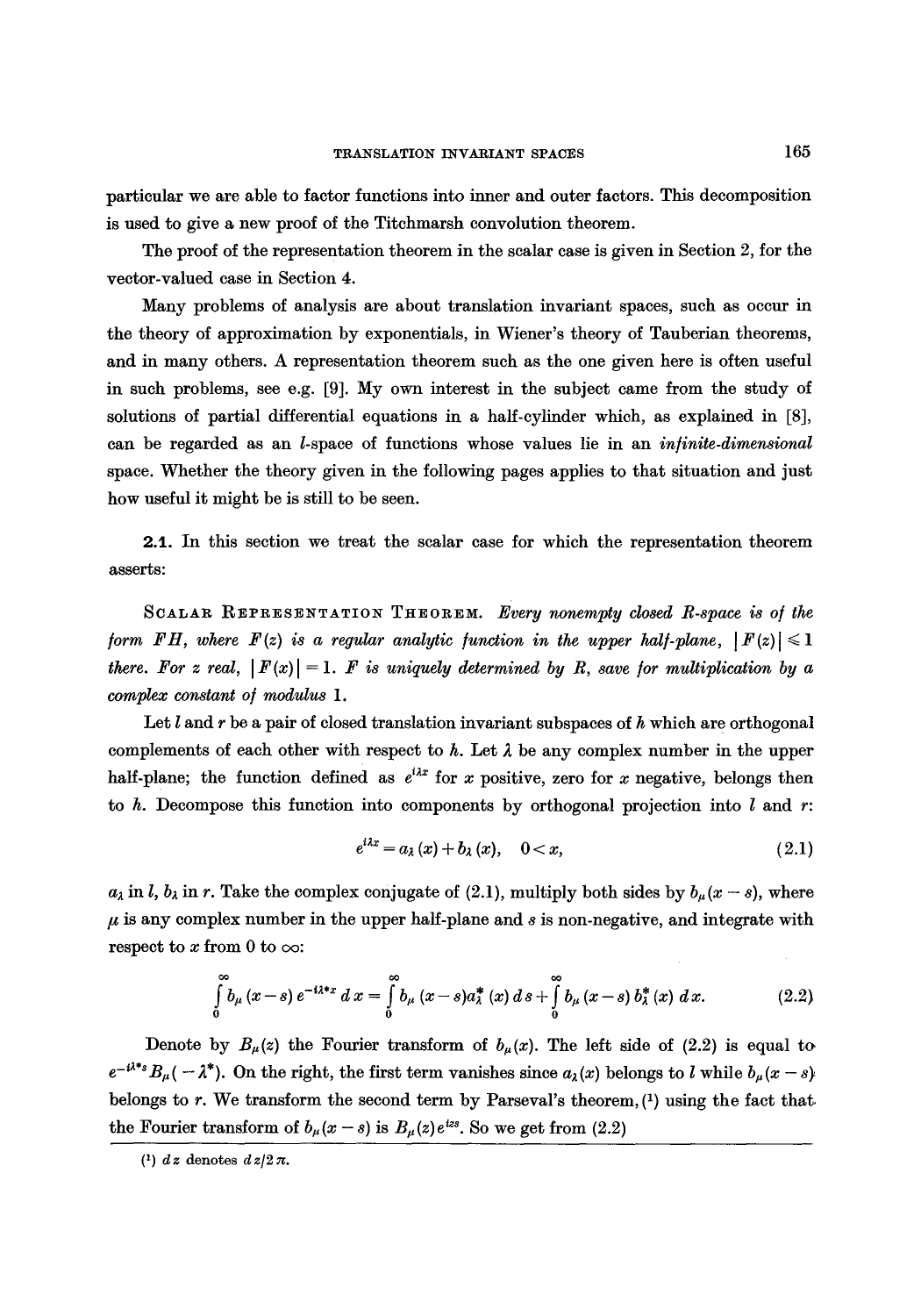$$
e^{-i\lambda^{*} s} B_{\mu}(-\lambda^{*}) = \int_{-\infty}^{\infty} B_{\lambda}^{*}(z) B_{\mu}(z) e^{izs} dz, \quad 0 \leq s.
$$
 (2.3)

Take the complex conjugate of both sides, interchange the role of  $\lambda$  and  $\mu$  and replace  $\delta$ by  $-s$ . We get

$$
e^{-i\mu s} B_{\lambda}^{*}(-\mu^{*}) = \int_{-\infty}^{\infty} B_{\lambda}^{*}(z) B_{\mu}(z) e^{i s} dz, \quad s \leq 0.
$$
 (2.3')

Putting  $s = 0$  in (2.3), (2.3') shows that  $B_{\mu}(-\lambda^*)$  and  $B_{\lambda}^*(-\mu^*)$  are equal; we denote their common value by  $B_{\lambda\mu}$ :

$$
\int_{-\infty}^{\infty} B_{\lambda}^{*}(z) B_{\mu}(z) dz = B_{\lambda\mu} = B_{\lambda}^{*}(-\mu^{*}) = B_{\mu}(-\lambda^{*}).
$$
\n(2.4)

Equations (2.3) and (2.3') give the Fourier transform of  $B_{\lambda}^{*}(z) B_{\mu}(z)$  in the ranges  $s \geq 0$ and  $s \leq 0$  respectively. Therefore, the value of  $B_{\lambda}^{*}(z) B_{\mu}(z)$  for z real can be found by Fourier inversion:

$$
B_{\lambda}^{*}\left(z\right)B_{\mu}\left(z\right) = B_{\lambda\mu}\int_{-\infty}^{0}e^{-i\mu s - izs} d s + B_{\lambda\mu}\int_{0}^{\infty}e^{-i\lambda^{*} s - izs} d s
$$
  
= 
$$
B_{\lambda\mu}\left\{\frac{i}{\mu+z} - \frac{i}{\lambda^{*}+z}\right\} = \frac{i B_{\lambda\mu}\left(\lambda^{*} - \mu\right)}{\left(\mu+z\right)\left(\lambda^{*}+z\right)}.
$$
 (2.5)

Set  $\mu = \lambda$  in (2.4); we get

$$
B_{\lambda\lambda}=\int\limits_{-\infty}^{\infty}|B_{\lambda}(z)|^{2}\,dz
$$

which, by Parseval's formula, is equal to

$$
\int\limits_{0}^{\infty}|\,b_{\lambda}\left(x\right)|^{2}\,d\,x.
$$

In particular if  $B_{\lambda\lambda} = 0$  it follows that  $b_{\lambda}(x) \equiv 0$  and therefore, in view of (2.1), that  $e^{i\lambda x}$  is orthogonal to  $r$ . We have assumed that  $r$  contains non-zero elements; the Fourier transform of one of these cannot vanish for all z in the upper half-plane; say it does not vanish at  $z = \lambda$ . Then  $B_{\lambda\lambda} + 0$ . Set  $\mu$  equal to this  $\lambda$  in (2.5); we get, for real z,

$$
B_{\lambda}^{*}(z) B_{\lambda}(z) = \frac{2 \operatorname{Im} \lambda B_{\lambda\lambda}}{|\lambda + z|^{2}}
$$
  

$$
B_{\lambda}(z) = \frac{F(z)}{\lambda + z} G,
$$
 (2.6)

from which we deduce that

where 
$$
G = (2 \text{ Im } \lambda B_{\lambda\lambda})^{\frac{1}{2}}
$$
 and  $F(z)$  has modulus 1.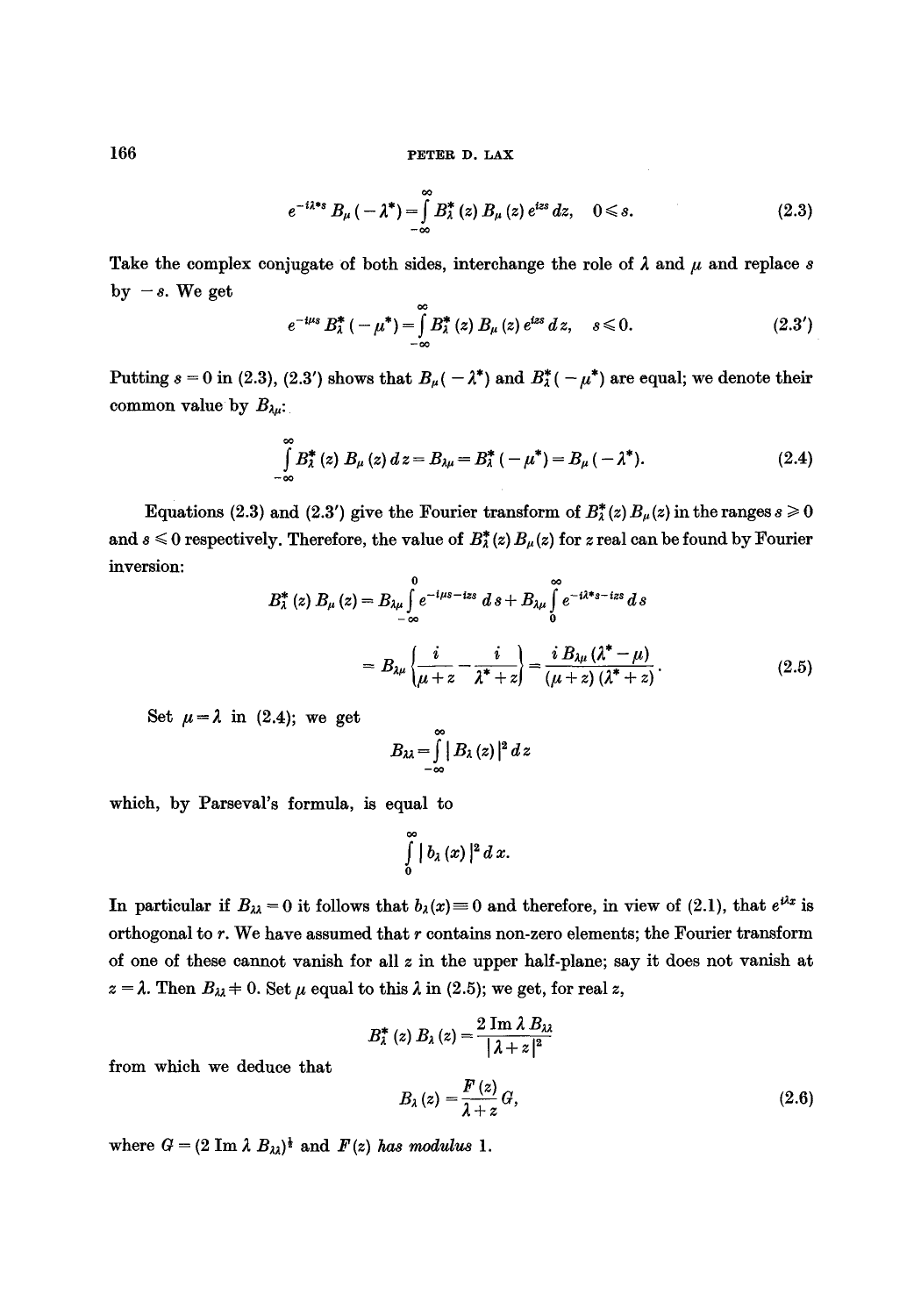Equation (2.6) provides an extension of  $F(z)$  into the upper half-plane, as a regular analytic function. We claim that  $F(z)$ , thus extended, is a bounded function. For let w be any point in the upper half plane. Then we have (omitting the subscript  $\lambda$ ) a Poisson formula for  $wB(w)$ :

$$
B(w) = \int_{-\infty}^{\infty} b(x) e^{ixw} dx = \frac{i}{w} \int_{-\infty}^{\infty} b'(x) e^{ixw} dx
$$
  

$$
= \frac{i}{w} \int_{-\infty}^{\infty} b'(x) e^{ix \operatorname{Re} w - |x| \operatorname{Im} w} dx
$$
  

$$
= \frac{i}{w} \int_{-\infty}^{\infty} z B(z) P(z - \operatorname{Re} w) dz.
$$

The first equality is obtained by integrating by parts, the second by noting that the support of b' is contained in  $(0, \infty)$ , the third by Parseval's formula, noting that the Fourier transform of b' is  $-iz B(z)$ , and denoting the Fourier transform of  $e^{-|z|Im w}$  by  $P(z)$ . Now  $P(z) = 2 \text{Im} w/(z^2 + (\text{Im} w)^2)$  is positive and its integral is equal to 1. On the other hand, according to  $(2.6)$ ,  $zB(z)$  is bounded on the real axis. Therefore, from the last integral formula it follows that  $w B(w)$ —and thereby  $F(w)$ —is bounded in the upper halfplane. Hence by a standard extension of the maximum principle,  $|F(z)|$  assumes its maximum on the real axis where it has modulus 1.

Multiply both sides of (2.5) by  $B<sub>4</sub>(z)$ ; using formula (2.6) for  $B<sub>4</sub>$ , the above formula for  $B_{\lambda\mu}$  and the relation  $F_{\lambda}(z) F_{\lambda}^{*}(z) = 1$ , we obtain the following expression for  $B_{\mu}$ :

$$
B_{\mu}(z) = i \frac{F(z) F^{*}(-\mu^{*})}{\mu + z}
$$
 (2.7)

for z real. Since both sides are regular analytic in the upper halp-plane, (2.7) holds for all z in the upper half-plane as well.

This completes the construction of the function  $F$ . Formula (2.7) shows as well that  $F(z)$  is uniquely determined up to a constant factor of modulus 1. We turn now to showing that the space  $R$  is equal to  $FH$ .

Denote the space FH by R'. Since  $|F(z)| \leq 1$  in the upper half-plane, we conclude by the Paley-Wiener theorem that *R'* is a subspace of *H. R'* is the Fourier transform of a right translation invariant subspace of h, since  $e^{isz}R' = e^{isz}FH = Fe^{isz}H \subset FH = R'$ for s positive. Finally, since  $|F(z)| = 1$  on the real axis, R' is closed.

As before, we project  $e^{i\mu x}$  into r'.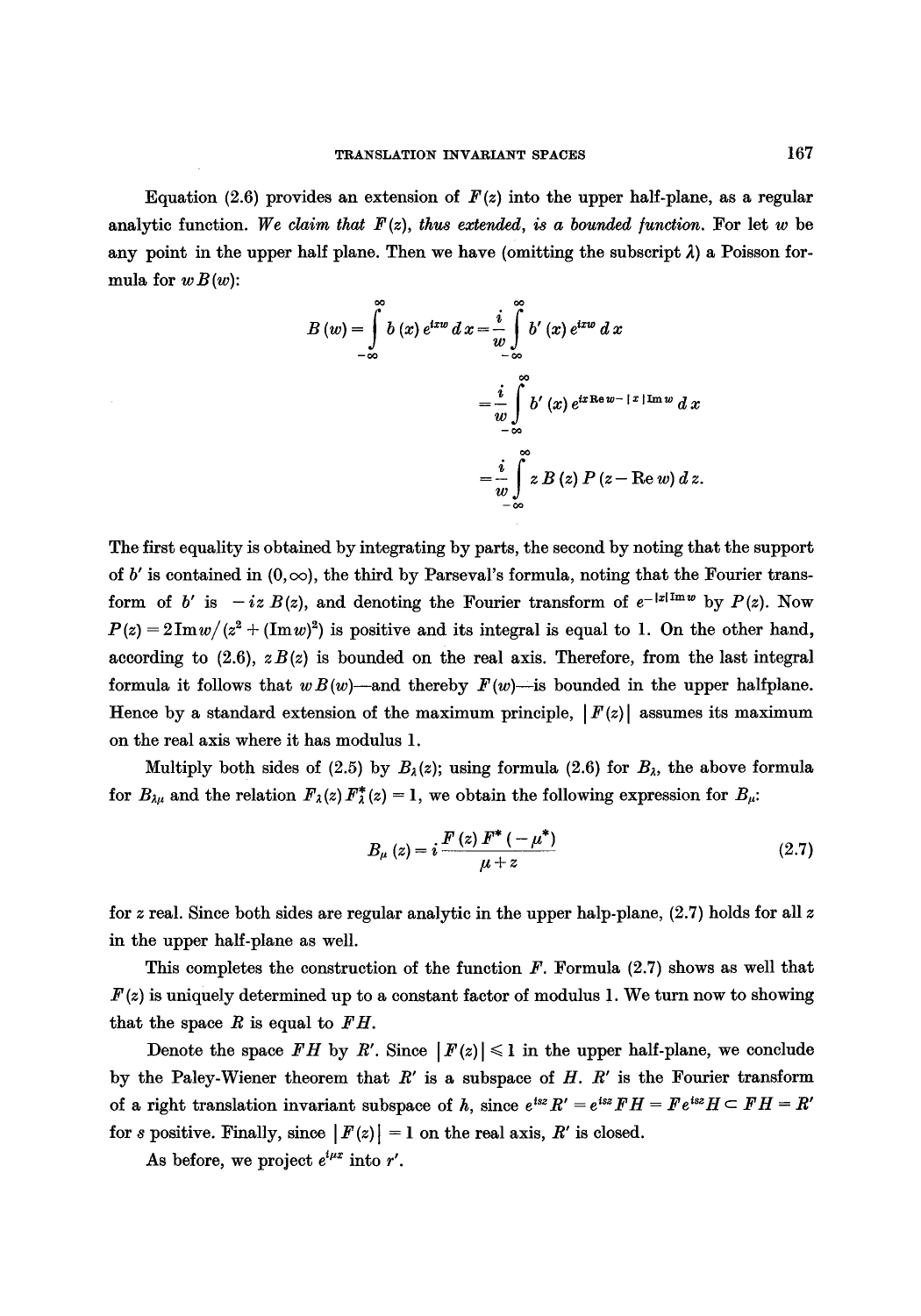$$
e^{i\mu x} = a'_{\mu}(x) + b'_{\mu}(x).
$$

Take the Fourier transform of both sides:

$$
\frac{i}{\mu+z} = A'_{\mu}(z) + B'_{\mu}(z), \tag{2.8}
$$

where  $B'_\mu$  lies in R',  $A'_\mu$  in L', the orthogonal complement of R' with respect to H.

The spaces H and  $H^*$  are orthogonal complements of each other in  $L_2$ . Multiplication by  $F$  is a unitary mapping of  $L_2$  into itself and therefore complements are preserved. Hence the orthogonal complement in  $L_2$  of  $R' = F H$  is  $FH^*$ . So  $A'_\mu$  and  $B'_\mu$  are of the form

$$
A'_{\mu} = F D, \qquad B'_{\mu} = F E, \qquad D \in H^*, \qquad E \in H. \tag{2.9}
$$

Substitute (2.9) into (2.8) and multiply it by  $F^*(z)$ . Using the facts that, for z real,  $F^*(z) F(z) = 1$  and  $z = z^*$  we get

$$
\frac{i F^*(z^*)}{\mu + z} = D(z) + E(z).
$$
 (2.10)

We are now in a position to determine  $D$  and  $E$  explicitly:

$$
D = i \frac{F^* (z^*) - F^* (-\mu^*)}{\mu + z},
$$
  
\n
$$
E = i \frac{F^* (-\mu^*)}{\mu + z}.
$$
 (2.11)

To verify these expressions for  $D$  and  $E$ , we have to show that they belong to  $H^*$  and  $H$ respectively. Clearly,  $D(z)$  is regular in the lower half-plane and its square integral along any line parallel to the real axis is uniformly bounded. Therefore, by the Paley-Wiener theorem, D belongs to  $H^*$ . E, on the other hand, clearly belongs to  $H$ .

From (2.10) we get

$$
B'_{\mu}(z) = FE = i \, \frac{F(z) \, F^* \, (- \, \mu^*)}{\mu + z} \, .
$$

Comparing this with (2.7) we conclude that  $B'_{\mu}(z)$  and  $B_{\mu}(z)$  are identical, i.e., that the projections of  $e^{i\mu x}$  into r and r' are identical. Since projections are linear and bounded, it follows that also all linear combinations of exponential functions and their closures have identical projections. Since the set of all functions  $e^{i\mu x}$  spans h, it follows that r and *r'* coincide.

Observe the curious skew symmetry in the dependence of  $B$  on  $\mu$  and z displayed by formula (2.7).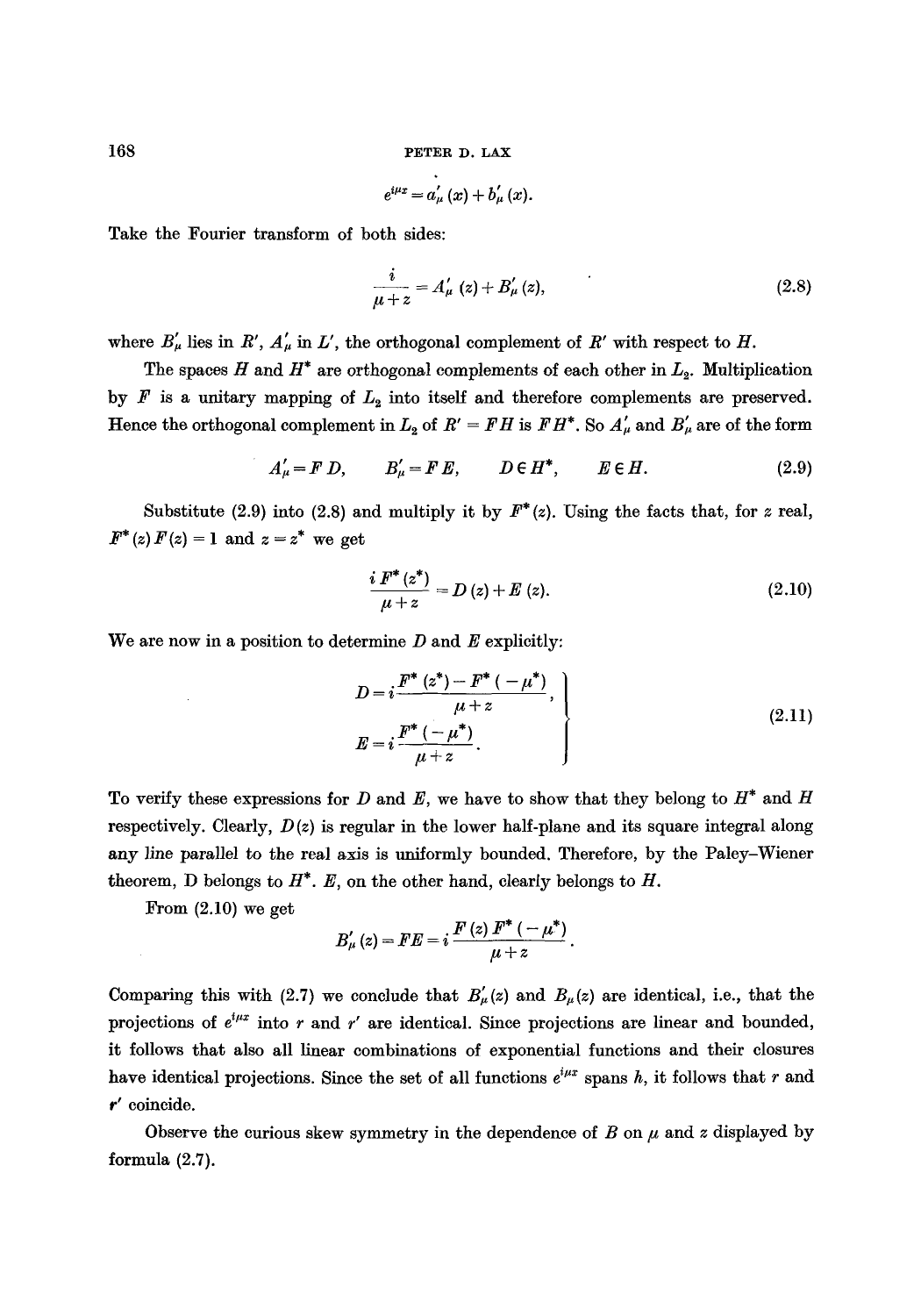**2.2.** Denote by  $d_{\lambda}$  the distance of the normalized exponential function  $(2\text{Im }\lambda)^{\frac{1}{2}}e^{i\lambda x}$ from the space  $l$ . From  $(2.4)$  and  $(2.7)$  we have

$$
d_{\lambda}^{2} = 2 \operatorname{Im} \lambda \int_{0}^{\infty} |b_{\lambda}(x)|^{2} dx = 2 \operatorname{Im} \lambda \int_{-\infty}^{\infty} |B_{\lambda}(z)|^{2} dz = |F(-\lambda^{*})|^{2}.
$$
 (2.12)

This formula is already contained in Beurling, l.c.; a special case of it goes back to Müntz [10]. Take namely l as the space spanned by the set of exponentials  $\{e^{i\lambda_j x}\}\,$ . R, the Fourier transform of its orthogonal complement, has the form  $FH$ , where  $F$  is the Blaschke product

$$
F(z) = \prod \frac{z + \lambda_j^*}{z + \lambda_j}.
$$

To show this we note: an element of  $h$  is orthogonal to  $l$  if and only if it is orthogonal to every exponential function  $e^{i\lambda_j x}$ , which means that its Fourier transform vanishes at  $z = -\lambda_i^*$ . So R consists of those elements of H which vanish at  $z = -\lambda_i^*$ ,  $j = 1, 2, ...$ Clearly, any function of the form  $FH_1$ ,  $H_1$  in  $H$  and  $F$  the above Blaschke product, does vanish at  $z = -\lambda_i^*$ . Conversely, it is well known that any function in H which vanishes at  $z = -\lambda_j^*$  can be factorized as  $FH_1$ ,  $H_1$  in H. Therefore, according to formula (2.12) the distance d of the normalized exponential function  $e^{i\lambda x}(2\text{Im }\lambda)^{\frac{1}{2}}$  to l is

$$
|d| = \prod \left| \frac{\lambda_j - \lambda^*}{\lambda_j - \lambda} \right|.
$$

For a finite set of exponentials, this formula was derived by Miintz by representing the distance as the ratio of two Gram determinants and evaluating the determinants explicitly. For an infinite set of exponentials the formula was derived by Miintz through a passage to the limit, leading to his celebrated criterion for completeness:

*A set o/ exponentials is complete i/ and only i/ the Blaschke product /ormed o/ them diverges.* 

Miintz considered real exponentials only; the analogous treatment of complex exponentials is due to Szász [15].

**3.1.** In this section  $F$ , subscripted possibly by some index, will denote a regular analytic function in the upper half-plane,  $|F(z)| \leq 1$  there, and  $|F(z)| = 1$  for z real. If two such functions differ by a constant multiple, they shall be regarded as equivalent. The functions  $F$  form a semigroup; we shall now discuss, with the aid of the representation theorem, division in this semigroup and subsequently in the ring of all bounded analytic functions.

 $F_1$  is divisible by  $F_2$  if  $F_1 = F_2 F_3$ .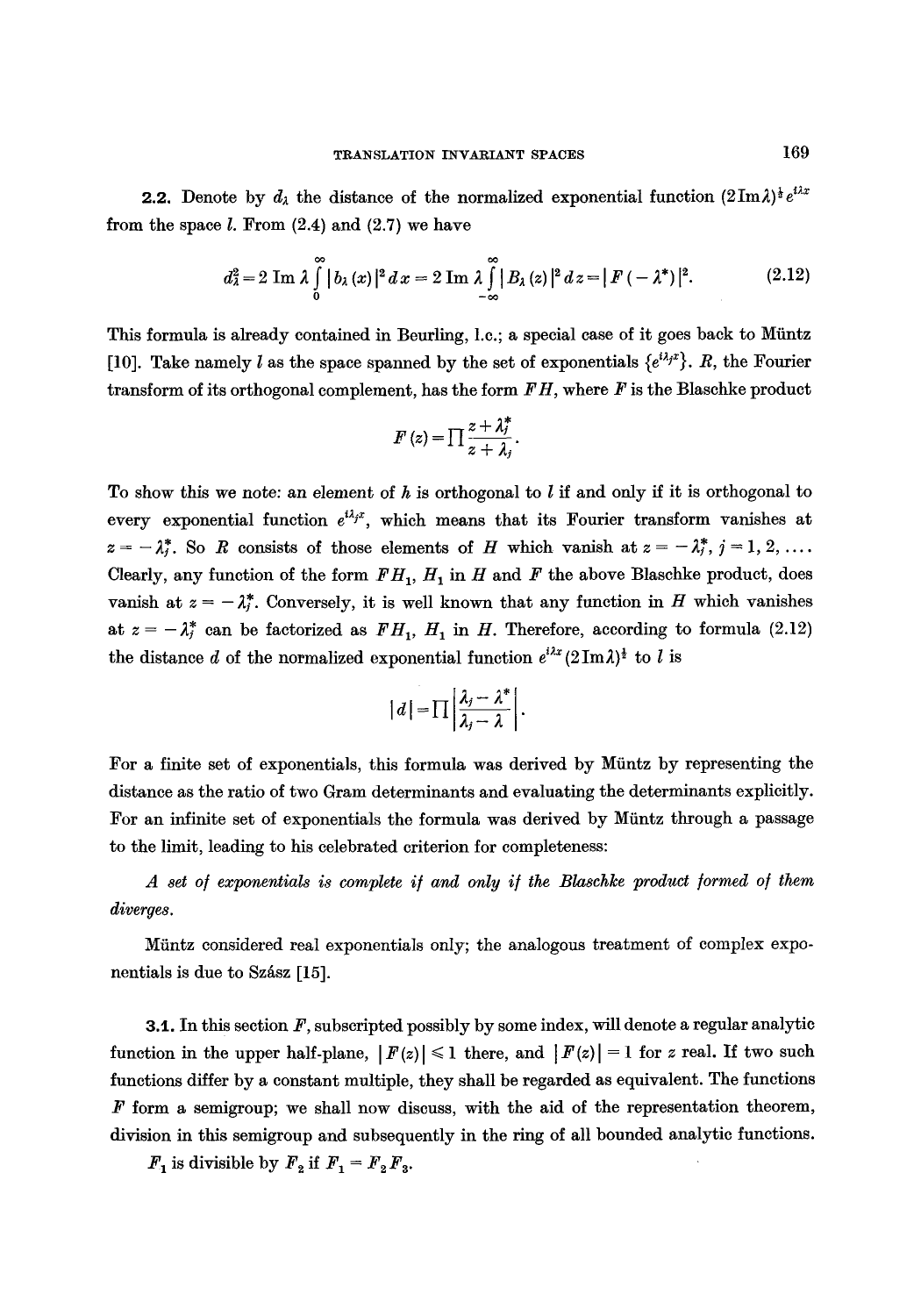THEOREM 3.1.  $F_1$  is divisible by  $F_2$  if and only if  $F_1H$  is contained in  $F_2H$ .

*Proof.* Since  $F_3H \subset H$ ,  $F_1H = F_2F_3H \subset F_2H$ . Conversely, assume that  $F_1H \subset F_2H$ , i.e., that to any  $H_1$  in H there exists an  $H_2$  in H such that  $F_1H_1 = F_2H_2$ . This relation is valid for z real and therefore for z complex and can be expressed as follows: Multiplication by  $F_2^{-1}F_1$  maps H into itself. It follows then that multiplication by any power of  $F_2^{-1}F_1$ maps H into H. Since the  $L_2$  norm on the real axis is preserved in this multiplication, it follows from the corollary of the Paley-Wiener theorem that it cannot be increased on any line parallel to the real axis. Clearly, this is the case if and only if  $F_2^{-1}F$  has modulus  $\leq 1$ , i.e., belongs to the semigroup.

The intersection, linear combination and closure of translation invariant spaces is likewise translation invariant. Given  $F_1$  and  $F_2$  it follows from the representation theorem that the spaces  $F_1H \cap F_2H$  and  $\overline{F_1H \oplus F_2H}$  are of the form  $F_3H$  and  $F_4H$ . We shall denote  $F_3$  by  $\{F_1, F_2\}$  and  $F_4$  by  $(F_1, F_2)$ . An immediate consequence of the divisibility criterion in Theorem 3.1 is

THEOREM 3.2.  $\{F_1, F_2\}$  *is the least common multiple,*  $(F_1, F_2)$  *the greatest common divisor of*  $F_1$  and  $F_2$ .

If  $(F_1, F_2) = 1$ ,  $F_1$  and  $F_2$  are called relatively prime. We shall show now that the relation between the greatest common divisor and the least common multiple is the usual one:

**THEOREM 3.3.**  $(F_1, F_2) \{F_1, F_2\} = F_1 F_2$ .

It is easy to show that the above proposition is equivalent with the following one: *If*  $F_1$  and  $F_2$  are relatively prime and if  $F_1$  divides  $F F_2$ , then  $F_1$  divides  $F$ . This may be proved as follows:

If  $F_1$  divides  $F_2 F$ , then according to Theorem 3.1

$$
F F_2 H \subset F_1 H.
$$

Since  $F_1FH \subset F_1H$ , we have also

$$
F F_2 H \bigoplus F_1 F H \subset F_1 H. \tag{3.1}
$$

The left side is equal to  $F(F_2H \oplus F_1H)$ ; since we have assumed that  $F_1$  and  $F_2$  are relatively prime it follows that  $F_2H\oplus F_1H$  is a dense subset of H. Therefore the closure of the space on the left in (3.1) is *FH*. Since the space on the right is closed, we have  $FH \subseteq$  $F_1H$ , i.e.,  $F_1$  divides  $F$ .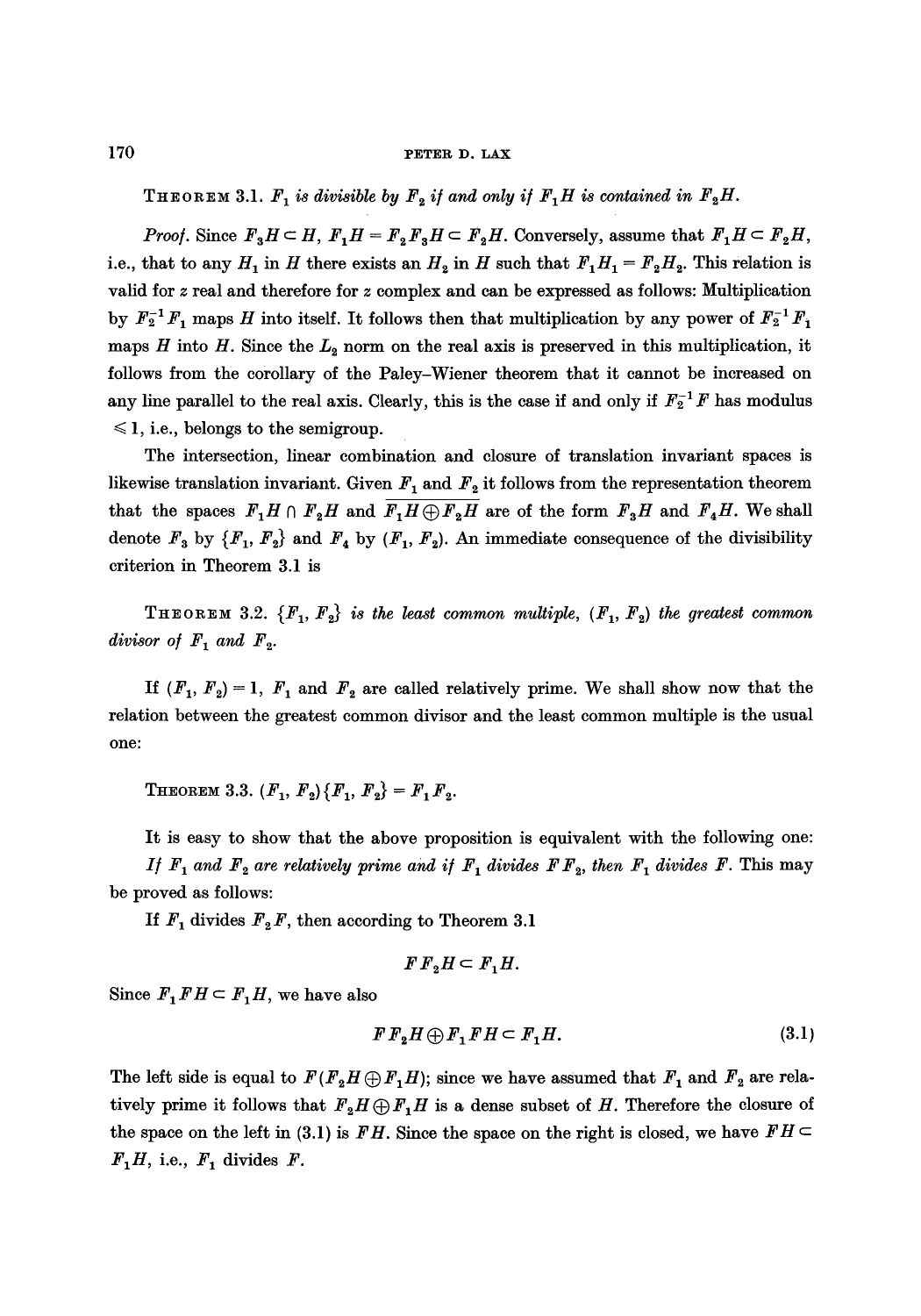An immediate *corollary of* Theorem 3.3 is that if

$$
F_3 F_4 = F_1 F_2,
$$
 then  

$$
F_4 = \tilde{F}_1 \tilde{F}_2,
$$
 where  $\tilde{F}_1$  divides  $F_1$ ,  $\tilde{F}_2$  divides  $F_2$ .

If  $F_1$  and  $F_2$  are relatively prime, then the linear combination of  $R_1 = F_1H$  and  $R_2 = F_2H$  is dense in H. This is equivalent with the assertion that  $L_1$  and  $L_2$ , the orthogonal complement of  $R_1$  and  $R_2$  respectively have only zero in common. The orthogonal complement of  $L_1\oplus L_2$  is  $R_1\cap R_1$  which, according to Theorem 3.3, is  $F_1F_2H$ . Using formula (2.12) for the distance of normalized exponentials from l-spaces we have

THEOREM 3.4. Let  $l_1$  and  $l_2$  denote two left translation invariant spaces whose intersection *is the zero function. Then the distance of*  $(2 \text{Im } \lambda)^{\frac{1}{2}} e^{i\lambda x}$  *from*  $l_1 \oplus l_2$  *is the product of its distances from*  $l_1$  *and from*  $l_2$ *.* 

There seems to be no obvious geometric interpretation of this result.

We turn now to the ring of analytic functions bounded in the upper half-plane. We shall denote elements of this ring by  $C$ , possibly subscribed by some index.

It follows from the Paley-Wiener theorem that for any function  $C, CH \subseteq H$ . Furthermore since  $e^{izs}H \subset H$ , also  $e^{izs}CH \subset CH$  for  $s > 0$ , i.e., *CH* is the Fourier transform of a right invariant subspace of h. Therefore the closure of *CH* is an R-space, and so can be represented as *FH*. So by construction  $CH \subseteq FH$ , i.e., multiplication by  $F^{-1}C$  maps H into H; from this it follows, just as in the proof of Theorem 3.1, that  $F^{-1}C = G$  is regular and bounded in the upper half-plane. So we have shown that every bounded analytic function has a unique factorization

$$
C = \mathbf{F} G.
$$

In the terminology of Beurling,  $F$  is the inner factor,  $G$  the outer factor of  $C$ . It follows from our construction that if G is an outer factor, then *GH* is a *dense* subspace of H.

THEOREM 3.5. The inner factor of  $C_1C_2$  is the product of the inner factors of  $C_1$  and of  $C_2$ .

*Proof.* We have to show that  $C_1C_2H = F_1F_2H$ . Clearly,  $C_1C_2H = F_1F_2G_1G_2H$  is a subspace of  $F_1F_2H$ . Since  $G_1$  and  $G_2H$  are outer factors, multiplication by them--and therefore by their product---maps  $H$  into a dense subset of  $H$ .

It follows from Theorem 3.5 that divisibility of two bounded analytic functions is equivalent to the divisibility of their inner and outer factors. Concerning divisibility by a n outer factor we have

THEOREM 3.6. *C* is divisible by G if and only if  $CG^{-1}$  is bounded on the real axis.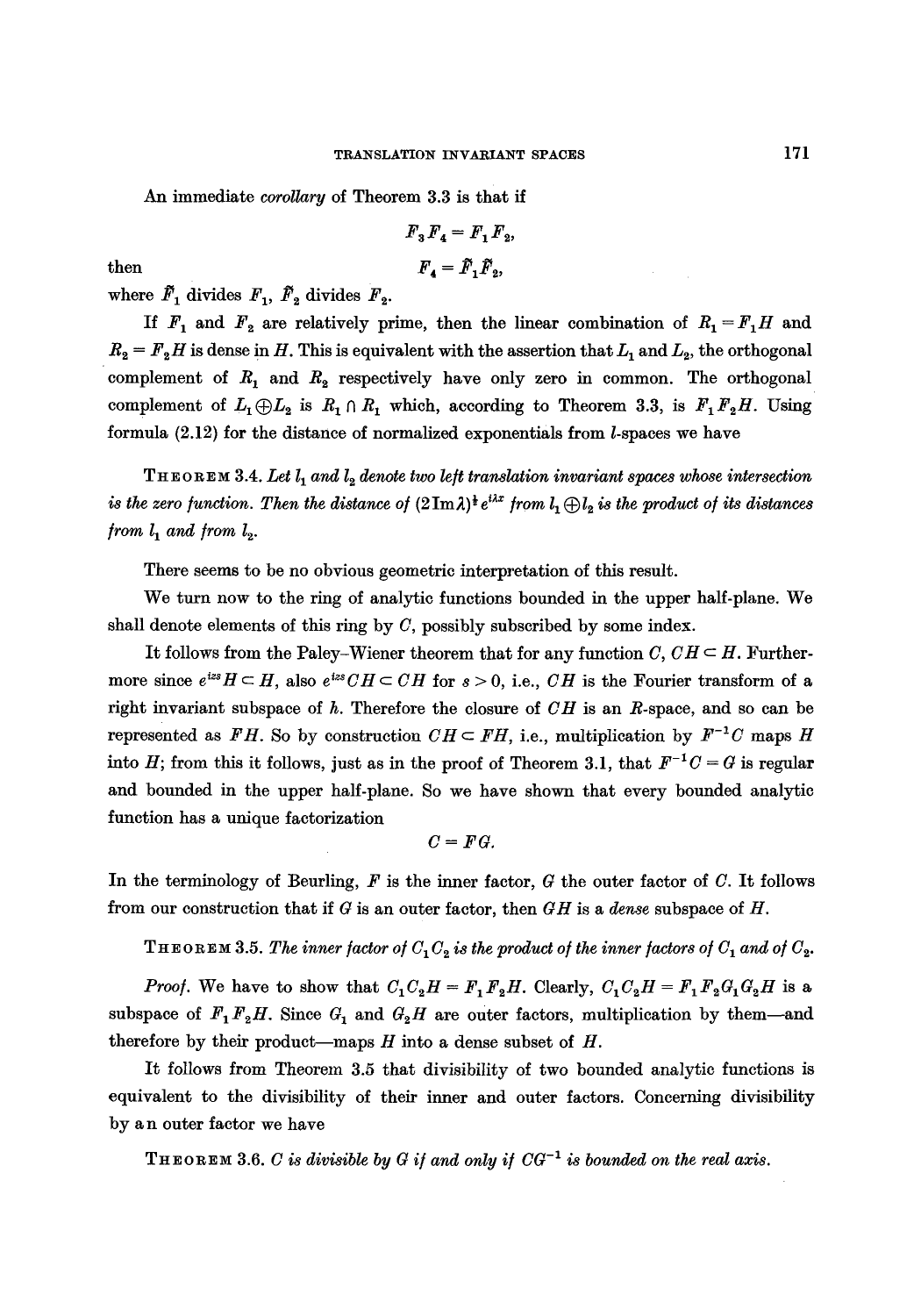*Proof.* We have to show that if  $CG^{-1}$  is bounded on the real axis, it is bounded in the upper half-plane. First we note that multiplication by  $CG^{-1}$  maps  $GH$  into  $H$ . Secondly, since  $CG^{-1}$  is bounded on the real axis, this operation is bounded and so can be extended to the closure of *GH.* Third, since G is an outer factor, the closure of *GH* is H. Therefore we have the result: *Multiplication by*  $CG^{-1}$  *maps H into H.* From this the boundedness of  $CG^{-1}$  in the upper half-plane can be deduced as in the proof of Theorem 3.1.

**3.2. The Convolution Theorem.** Let  $c_1(x)$  and  $c_2(x)$  be a pair of functions which are zero for x negative, in  $L_1$  over the positive reals. Denote their convolution by  $c(x)$ :

$$
c = c_1 * c_2 = \int c_1(y) c_2(x - y) dy.
$$
 (3.2)

Let  $d_1$ ,  $d_2$  and  $d$  be largest numbers such that the supports of  $c_1(x)$ ,  $c_2(x)$ ,  $c(x)$  are contained in  $x \ge d_1, d_2, d$  respectively. Clearly,  $d \ge d_1 + d_2$ . What is much less obvious is the

CONVOLUTION THEOREM OF TITCHMARSH:

$$
d=d_1+d_2.
$$

*Proof.* Denote the Fourier transforms of  $c_1$ ,  $c_2$ ,  $c$  by  $C_1$ ,  $C_2$ ,  $C$ . Taking the Fourier transform of (3.2) we conclude

$$
C = C_1 C_2. \tag{3.3}
$$

Since  $c_1$  and  $c_2$  are in  $L_1$  over the positive reals,  $C_1$ ,  $C_2$ , and C are bounded analytic functions in the upper half-plane. Denote their inner factors by  $F_1$ ,  $F_2$  and  $F$ . According to Theorem (3.5) it follows from (3.3) that

$$
F = F_1 F_2. \tag{3.4}
$$

Since the support of c is contained in  $x \ge d$ , it follows that  $e^{idz}$  divides C. Since  $e^{idz}$  is an inner factor, according to Theorem 3.5, it divides the inner factor of  $C$ :

$$
F=e^{idz}F_{\alpha}.
$$

Combining this with (3.4) we get

$$
e^{idz}F_3 = F_1F_2.
$$

According to the corollary of Theorem 3.3,  $F_4$  being taken as  $e^{idz}$ , it follows that

$$
e^{idz} = \tilde{F}, \tilde{F}_2
$$

where  $\tilde{F}_1$  divides  $F_1$ ,  $\tilde{F}_2$  divides  $F_2$ . We use now the

THEOREM: The only factorization of e<sup>idz</sup> in the ring of bounded analytic functions is the *trivial one*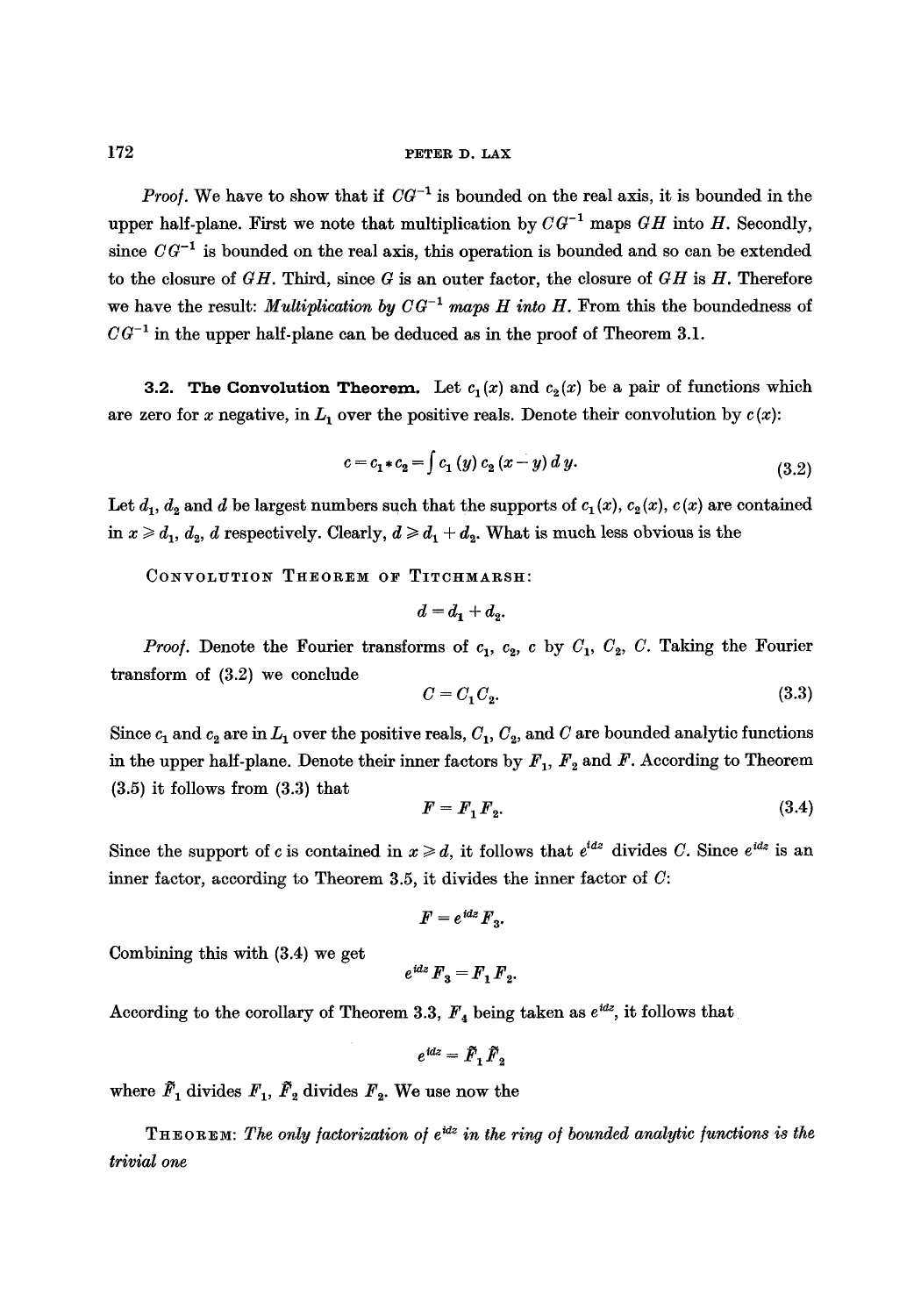$$
e^{idz} = e^{i\tilde{d}_1z} e^{i\tilde{d}_2z}, \qquad \tilde{d}_1 + \tilde{d}_2 = d, \qquad \tilde{d}_1, \ \tilde{d}_2 \geq 0.
$$

For the sake of completeness we include a proof of this well-known result. Denote by  $h(x,y)$  the function  $-\log|\tilde{F}_1(z)|$ . Since both  $|\tilde{F}_1|$  and  $|\tilde{F}_2|$  are  $\leq 1$ , it follows from the above factorization that

$$
0\leqslant h(x,y)\leqslant dy,\quad 0\leqslant y.
$$

I.e.,  $h$  is a positive harmonic function in the upper half-plane which vanishes at the boundary. We shall show now that the only such functions are constant multiples of y. We continue h into the lower half by reflection, and represent  $h(x, y)$  by the Poisson integral along a circle of radius  $R$  around the origin:

$$
h(x, y) = \int_{0}^{x} P(x, y, R, \theta) h d\theta;
$$

P here is the difference between the values of the Poisson kernel at  $R, \theta$  and  $R, -\theta$ . For y positive, P is positive and for large R it is asymptotically equal to  $(2y \sin \theta)/R$ . Since the integrand in the above representation is positive, it follows that  $h(x,y)/h(x',y')$  is asymptotically--and thus actually--equal to *y/y'.* 

We conclude that  $\tilde{F}_1 = e^{i\tilde{d}_{1}z}$ ,  $\tilde{F}_2 = e^{i\tilde{d}_{2}z}$ . Since  $\tilde{F}_1$  and  $\tilde{F}_2$  divide  $F_1$  and  $F_2$ , they also divide  $C_1$  and  $C_2$ . But then according to the Paley-Wiener theorem (the  $L_1$  variety) it follows that the supports of  $c_1$  and  $c_2$  are contained in  $x \ge d_1$  and  $x \ge d_2$ . This shows that  $d_1 \geq d_1, d_2 \geq d_2,$  and so  $d_1 + d_2 \geq d_1 + d_2 = d$ . Combined with the trivial inequality  $d \ge d_1 + d_2$ , this yields the desired result  $d = d_1 + d_2$ .

Previous proofs of the convolution theorem such as the one by Dufresnoy [3] or Koosis [6], also make use of theorems on positive harmonic functions. For this reason the present proof cannot be called new. Its virtue lies in reducing the convolution theorem to the one about the factorization of  $e^{idz}$  swiftly and painlessly.

4. In this section we derive the representation theorem of p. 164 for translation invariant spaces of functions whose values lie in a finite-dimensional Hilbert space  $S$ .

The  $L_2$  scalar product of two such functions  $f$  and  $g$  is defined as

$$
\int\limits_{0}^{\infty}\left( f\left( x\right) ,g\left( x\right) \right) d\,x,
$$

where  $(f, g)$  denotes the scalar product in S.

The spaces  $h, l$  and  $r$  and their Fourier transforms are defined analogous to their old definitions.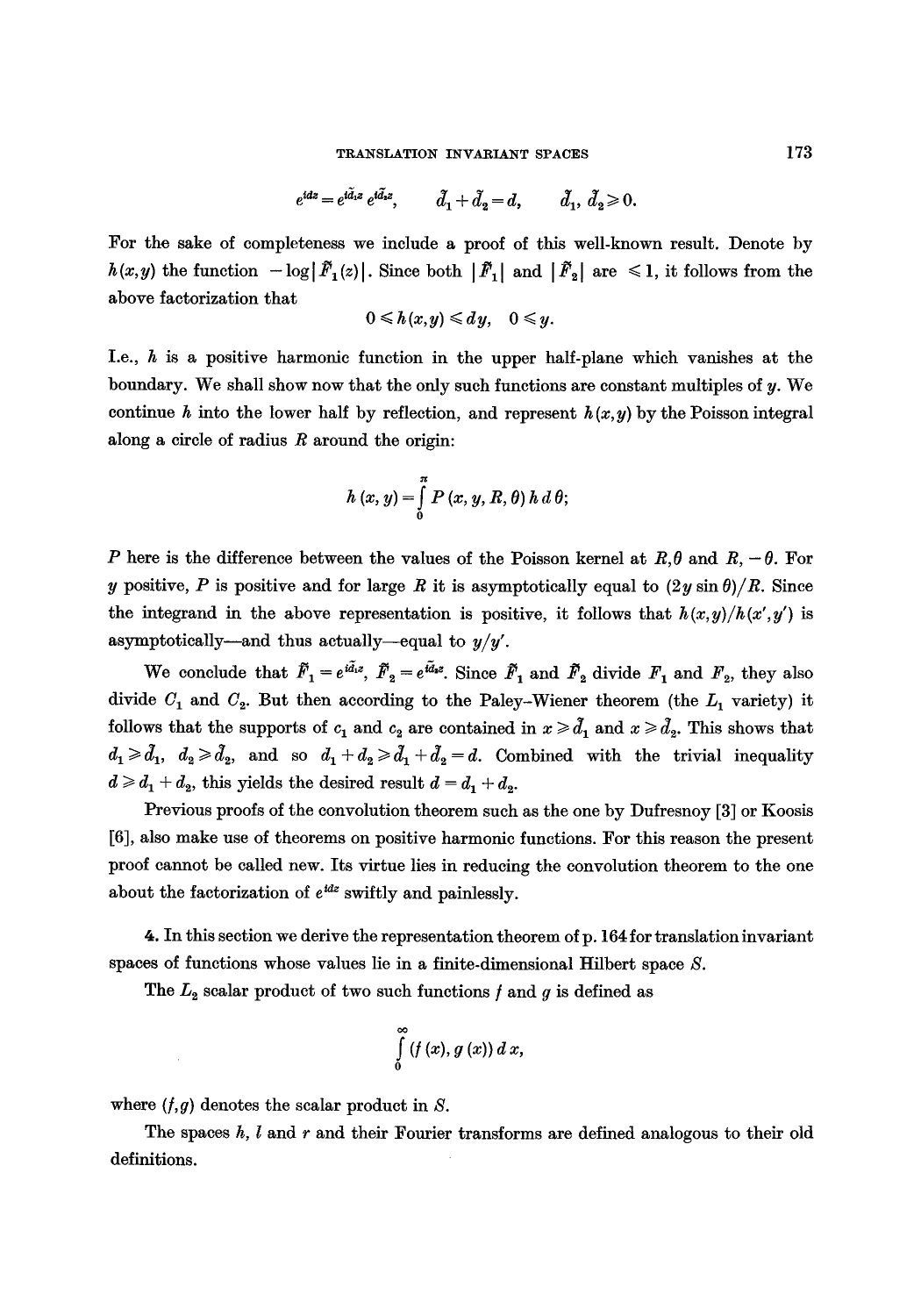As before the proof proceeds by projecting  $e^{i\lambda x}u$ , where u is an arbitrary element of S, into r:

$$
e^{i\lambda x} u = a_{\lambda}(x) + b_{\lambda}(x), \qquad (4.1)
$$

 $a_{\lambda}$  in l,  $b_{\lambda}$  in r. The value of  $b_{\lambda}(x)$  depends on u, and this dependence is linear; therefore we can write

$$
b_\lambda(x)=b_\lambda(x)\,u,
$$

where now  $b_{\lambda}(x)$  denotes an *operator* mapping S into itself. It is easy to show, on account of the finite-dimensionality of S, that  $||b_{\lambda}(x)||$ , the operator norm of  $b_{\lambda}(x)$ , is square integrable.

Making this change also in the meaning of  $a_{\lambda}$ , (4.1) can be rewritten as

$$
e^{i\lambda x} u = a_{\lambda}(x) u + b_{\lambda}(x) u. \qquad (4.1')
$$

Let v denote any element of S. Take the scalar product of  $(4.1')$  with  $b<sub>\mu</sub>(x-s)v$ , s nonnegative, and integrate with respect to x. The resulting expression is an analogue of  $(2.2)$ and can be transformed, by Parseval's theorem, into

$$
e^{-i\lambda^{*} s} (B_{\mu}(-\lambda^{*}) v, u) = \int_{-\infty}^{\infty} (B_{\mu}(z) v, B_{\lambda}(z) u) e^{izs} dz.
$$
 (4.3)

Take the complex conjugate of (4.3), interchange the role of  $\lambda$  and  $\mu$  and of  $u$  and  $v$  and write  $-s$  for s. We get the analogue of (2.3); from this and from (4.3) we can determine  $(B_\mu(z)v, B_\lambda(z)u)$  for real z by Fourier inversion:

$$
(B_{\mu}(z) v, B_{\lambda}(z) u) = \frac{i (\lambda^* - \mu)}{(\mu + z) (\lambda^* + z)} (B_{\lambda \mu} v, u), \qquad (4.4)
$$

where  $B_{\lambda\mu}$  abbreviates  $B_{\lambda}^*(-\mu^*)$ . The left side of (4.4) can be written as  $(B_{\lambda}^*(z)B_{\mu}(z)v,u)$ ; since  $(4.4)$  holds for all vectors u and v in S, we conclude that

$$
B_{\lambda}^{*}(z) B_{\mu}(z) = \frac{i (\lambda^{*} - \mu)}{(\mu + z) (\lambda^{*} + z)} B_{\lambda \mu}.
$$
 (4.5)

Similarly, by setting  $s = 0$  in (4.3) and transforming the right side by shifting the operator  $B_{\lambda}(z)$  we obtain

$$
B_{\lambda\mu}=\int\limits_{-\infty}^{\infty}B_{\lambda}^{*}\left(z\right)B_{\mu}\left(z\right)dz.\tag{4.6}
$$

Setting  $\lambda = \mu$  we obtain  $B_{\lambda\lambda} = \int_{-\infty}^{\infty} B_{\lambda}^{*}(z) B_{\lambda}(z) dz$ , (4.6')

which shows that  $B_{\lambda\lambda}$  is a symmetric, non-negative operator.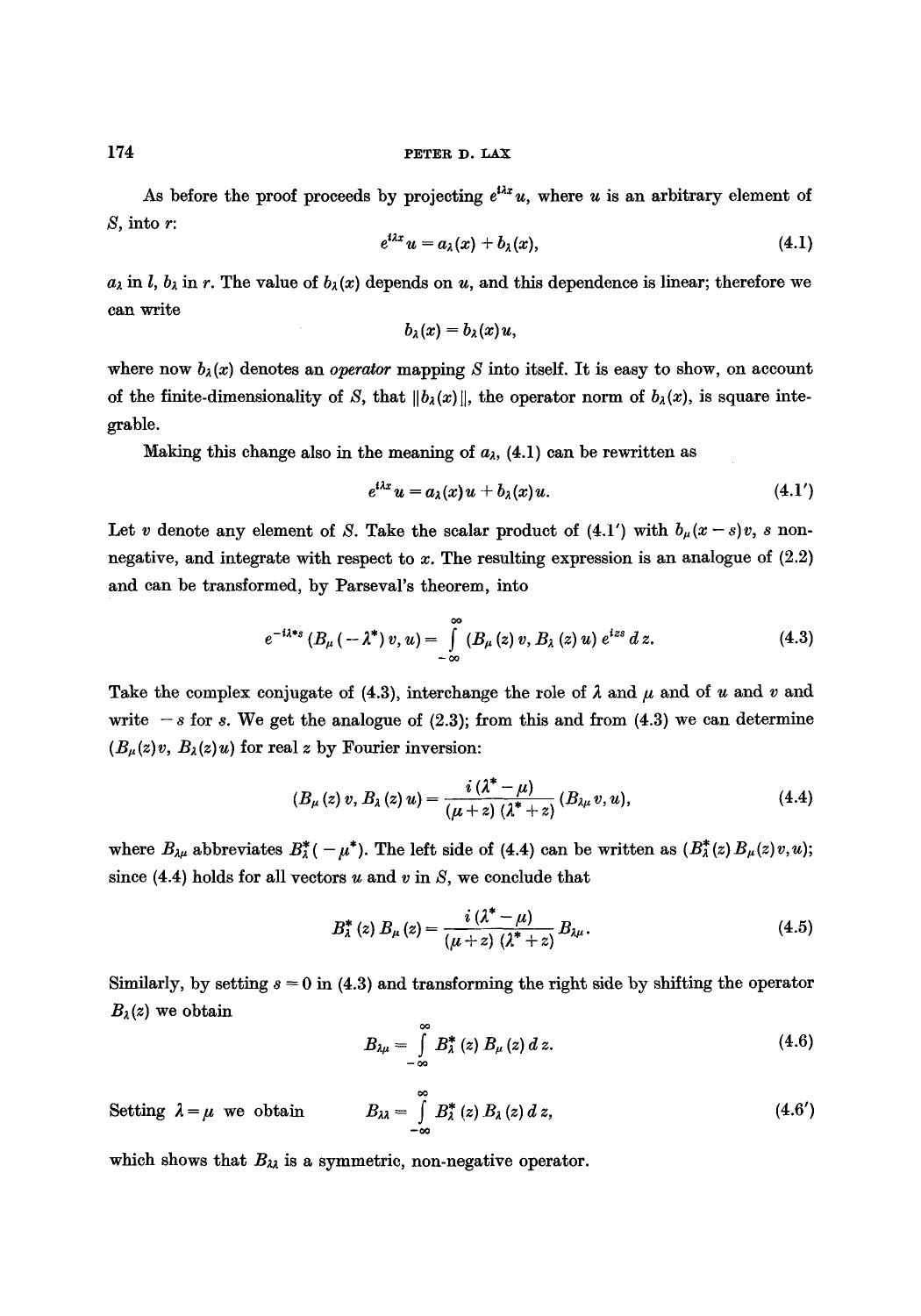The *rank* of  $B_{\lambda\lambda}$  has some maximum p as  $\lambda$  varies in the upper half-plane. For any value of  $\lambda$ , the nullspace of  $B_{\lambda\lambda}$  is then at least  $(n-p)$ -dimensional, n denoting the dimension of S. Let u be a vector annihilated by  $B_{\lambda\lambda}$ . According to formula (4.6'),

$$
0 = (B_{\lambda\lambda} u, u) = \int ||B_{\lambda}(z) u||^2 dz;
$$

by Parseval's relation, we have then

$$
\int_{0}^{\infty} ||b_{\lambda}(x) u||^{2} dx = 0.
$$

i.e.,  $b_{\lambda}(x)u=0$ . Since  $b_{\lambda}u$  is the projection of  $e^{i\lambda x}u$  into r, we have

LEMMA 4.1. *If u is annihilated by B<sub>A1</sub>*,  $e^{i\lambda x}u$  is orthogonal to r.

4.1 Let  $g(x)$  be an arbitrary element of r,  $G(z)$  its Fourier transform. According to Lemma

$$
0=\int\limits_{0}^{\infty}\left(g\left(x\right),\ e^{i\lambda x}\ u\right)dx=(G\left(-\lambda^{\ast}\right),u).
$$

In other words, the value of any function G in R at  $-\lambda^*$  is orthogonal to the nullspace of  $B_{\lambda\lambda}$ . Since the dimension of this nullspace is at least  $n - p$ , we have

LEMMA 4.2. *At every point of the upper half-plane, the values of the functions in R lie in a p.dimensional linear subspace of S.* 

By a passage to the limit we can deduce the following

COROLLARY. Let  $G_1(z), ..., G_k(z)$  be a finite set of functions in R; then for almost all *z* on the real axis their values lie in a p-dimensional subspace of S.

Denote by  $\lambda$  a value where the rank of  $B_{\lambda\lambda}$  is maximal. Putting  $\mu = \lambda$  in (4.5) we get for real z

$$
B_{\lambda}^{*}\left(z\right)B_{\lambda}\left(z\right)=\frac{2\,\mathrm{Im}\left\{\lambda\,B_{\lambda\lambda}\right\}}{\left|z+\lambda\right|^{2}}.
$$

Denote the non-negative square root of  $2 \text{Im } \{\lambda B_{\lambda\}}\$  by G. Since the nullspace of  $B_{\lambda}(z)$ includes that of G, there exists an operator  $F(z)$  such that

$$
B_{\lambda}(z) = \frac{F(z) G}{\lambda + z}.
$$
\n(4.7)

 $F(z)$  is defined on the range T of G only, and is an isometry there (see e.g. [14], p. 283).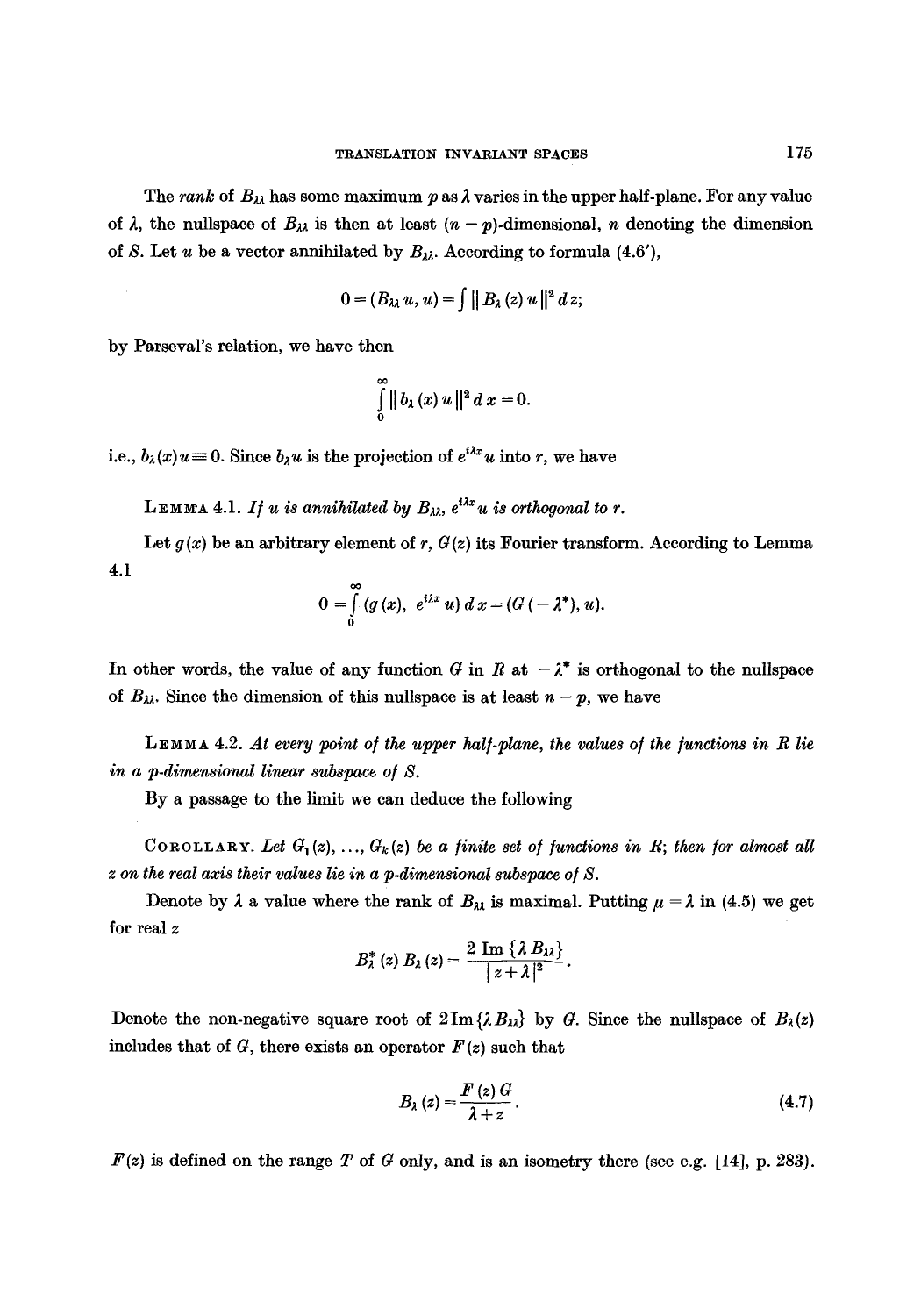Formula (4.7) serves to extend  $F(z)$  as a regular analytic function to the upper halfplane. As in Section 2, it follows that  $F(z)$  is bounded there. (1)

Since, for z real,  $F(z)$  is an isometry on T, we have

$$
F^*(z) \, F(z) = I. \tag{4.8}
$$

Substitute (4.7) into (4.5) and into the expression  $B_{\lambda\mu} = B_{\lambda}^{*}(-\mu^{*})$ . We obtain the relation

$$
G^* \ F^* \ (z) \ B_\mu \ (z) = i \ G^* \ \frac{F^* \ (-\mu^*)}{\mu + z} \,, \tag{4.9}
$$

where G is regarded as mapping S into T. Since G is a non-negative hermitean operator  $G^* = G$  does not annihilate any element of T and so can be cancelled from both sides of (4.9):

$$
F^*(z) B_{\mu}(z) = i \frac{F^* (-\mu^*)}{\mu + z}.
$$
 (4.10)

Using  $(4.8)$ ,  $(4.10)$  can be written as

$$
F^*(z)\left\{B_\mu(z) - i\,\frac{F(z)\,F^*(-\,\mu^*)}{\mu+z}\right\} = 0.\tag{4.11}
$$

Let  $u_1, u_2, \ldots, u_n$  be a set of n elements spanning S. The functions  $B_\lambda(z)u_j$ ,  $j = 1, \ldots, n$  belong to R and, as formula (4.7) shows, they span the range of  $F(z)$ . By our choice of  $\lambda$  the range of  $F(z)$  has the maximal dimension p. According to the corollary of Lemma 4.2 the range of  $B_{\mu}(z)$  belongs to the range of  $F(z)$ . But  $F^*$  does not annihilate any element on the range of  $F$ ; therefore the factor  $F^*(z)$  can be dropped on the left in (4.11), leaving

$$
B_{\mu}(z) = i \frac{F(z) F^* (-\mu^*)}{\mu + z}.
$$
\n(4.12)

There remains to be shown that the space  $R' = FH$  is R itself. We shall show this as before by verifying that the orthogonal projection of  $e^{i\mu x}u$  into r' is  $b_{\mu}(x)u$ , or what is the same, that the projection of  $i\frac{u}{\mu+z}$  into *R'* is  $B_{\mu}(z)u$ , with  $B_{\mu}$  given by formula (4.12). This means that

$$
\frac{I-F\left(z\right)F^{\ast}\left(-\mu^{\ast}\right)}{\mu+z}u
$$

is orthogonal to *FH* for all u, i.e., that

$$
F^*(z) \frac{I - F(z) F^* (-\mu^*)}{\mu + z} u
$$

belongs to  $H^*_T$ . Using (4.8), this last expression can be rewritten, for z real, as

<sup>(1)</sup> One can show the boundedness of  $(F(z) v, u)$  for all vectors  $u, v$  in  $T$ .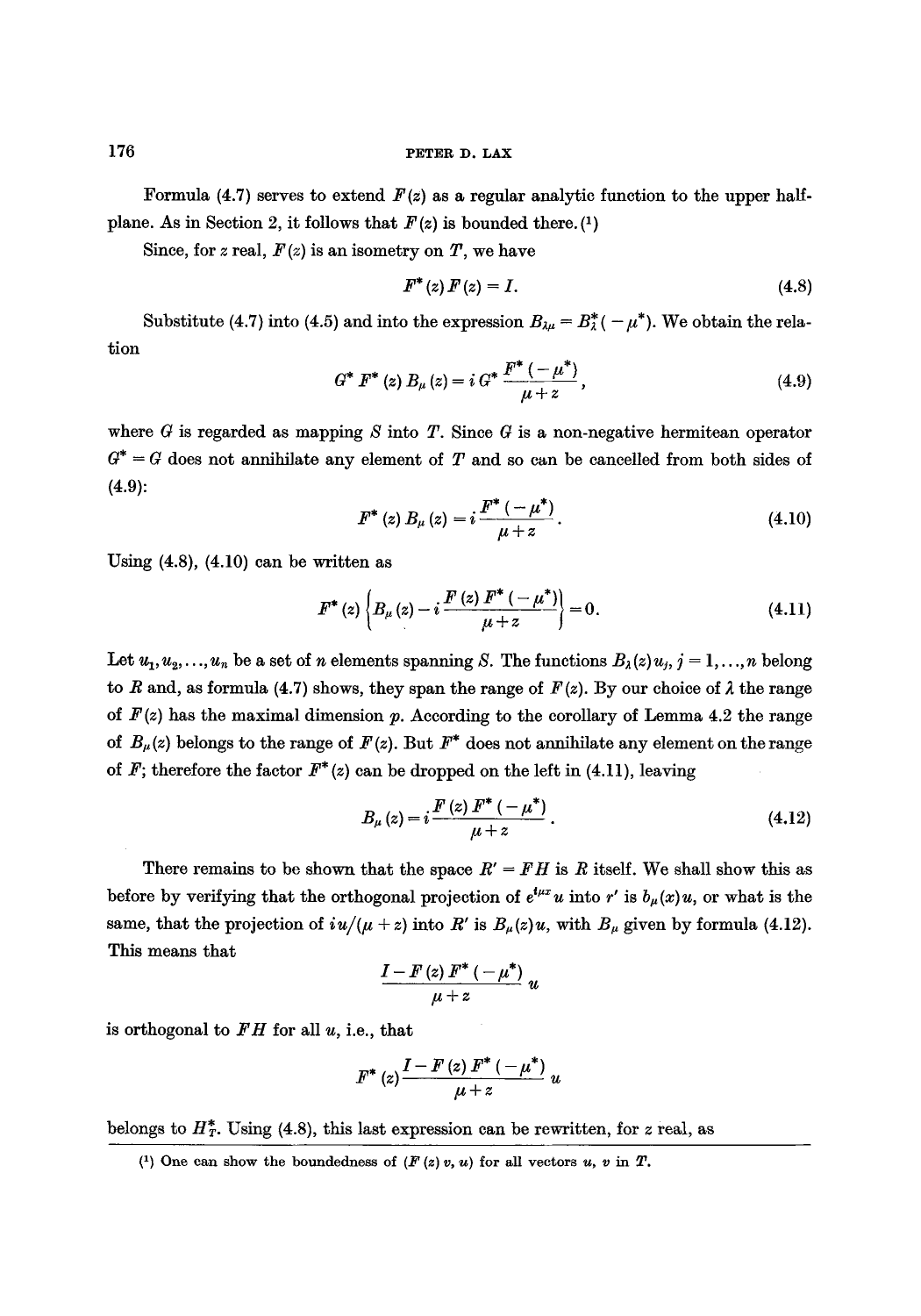$$
\frac{F^*(z^*) - F^*(-\mu^*)}{\mu + z}.
$$

This function can be continued as a regular analytic function into the lower half-plane and its square integral along any line parallel to the real axis is uniformly bounded. Therefore, by the Paley-Wiener theorem, it belongs to  $H^*$ . This completes the proof of the representation theorem.

Those parts of the division theory developed in Section 3 which do not use commutativity remain valid in the vector-valued case. In particular, every matrix-valued analytic function can be written as the product of an inner and an outer factor, in this order. Even further splitting of inner factors  $F$  is possible. Take the Fourier inverse  $r$  of  $R = FH$  and form its orthogonal complement l. Take the set of all exponential polynomials contained in l and form their orthogonal complement *r'. r'* is a closed invariant space, and it contains  $r$ . Its Fourier transform  $R'$  then contains  $R$ ; according to the representation theorem,  $R'$  is of the form  $BH$ . According to Theorem 3.1,  $F$  is divisible by  $B$  on the left:

$$
F=BE
$$

In the scalar case,  $B$  is a Blaschke product and  $E$  the exponential of the Poisson integral with respect to a singular measure. Just how useful this factorization is in the matrix case remains to be seen.

It is already known through the researches of Wiener [17], Wiener and Masani [18], and Helson and Lowdenslager [19], that square matrix valued analytic functions whose determinant does not vanish identically can be written as products of an inner and outer factor.

In [20], Potapov shows that bounded analytic matrix functions with determinant  $\pm 0$  can be factored as a Blaschke product times a multiplicative integral of the exponential of the Poisson kernel.

## **References**

- [1]. BEURLING, A., On two problems concerning linear transformations in Hilbert space. *Acta Math.,* 81 (1948), 239-255.
- [2]. BoAs, R. P., *Entire Functions.* Academic Press, New York, 1954.
- [3]. DUFRESNOY, J., Sur le produit de composition de deux fonctions. *C. R. Acad. Sci. Paris*, 225 (1947), 857-859.
- [4]. HERGLOTZ, G., ~ber Potenzreihen mit positivem, reellem Teil im Einhcitskreis. *Bet. Verh. Sdchs. Akad. Wiss. Leipzig,* 63 (1911), 501-511.
- [5]. KARHUNEN, K., Über die Struktur stationärer zufälliger Funktionen. Ark. Mat., 1 (1950), 141-160.